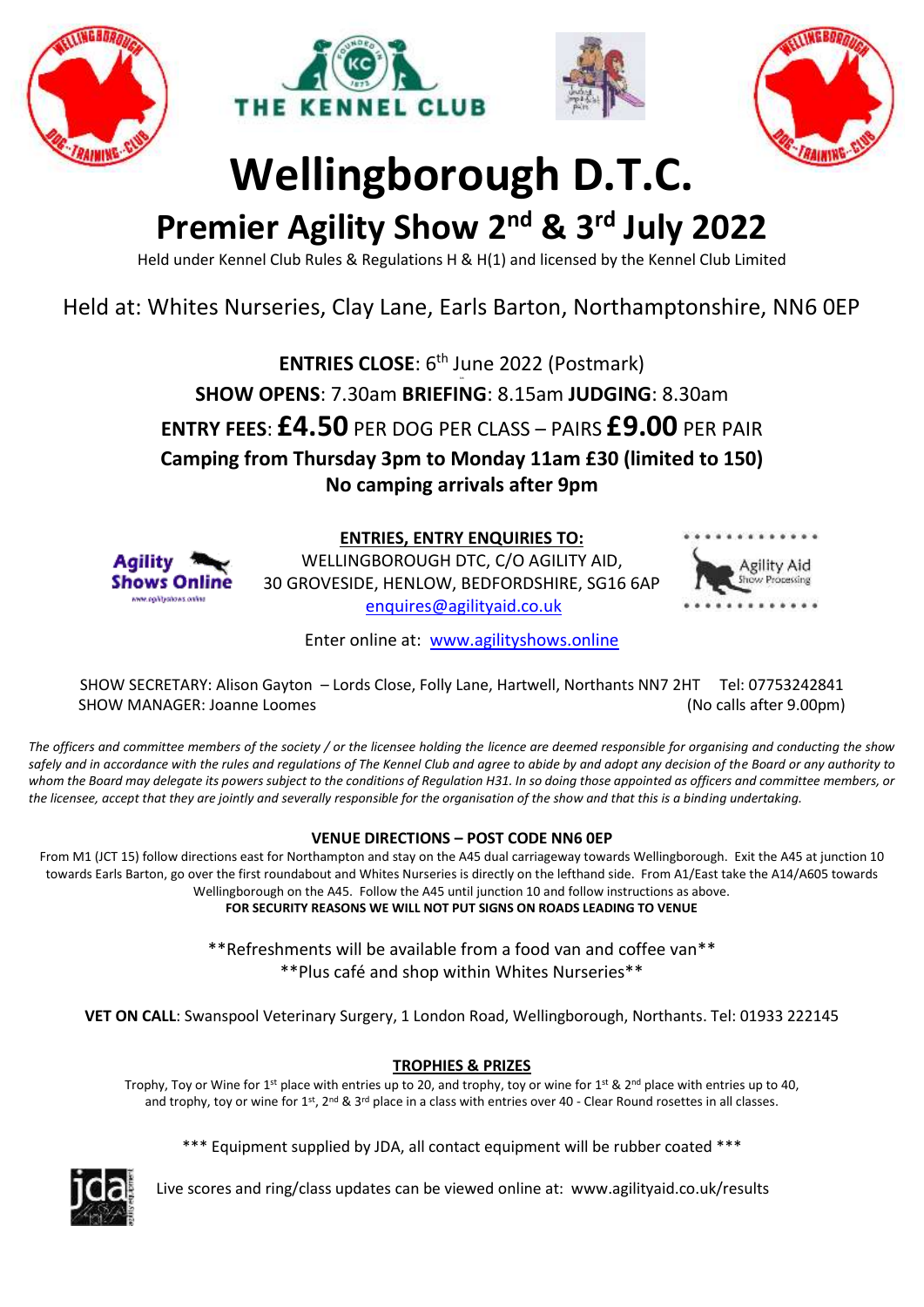### **CLASSES SATURDAY 2 nd JULY**

| Class No. | <b>Class</b>                                                              | <b>Grades</b><br><b>Type</b> |              |                |   |                |   |                     |                |  |
|-----------|---------------------------------------------------------------------------|------------------------------|--------------|----------------|---|----------------|---|---------------------|----------------|--|
|           | <b>Large Dogs</b>                                                         |                              |              |                |   |                |   |                     |                |  |
| Class 1   | Large Jumping                                                             | Graded                       | 1            | 2              | 3 |                |   |                     |                |  |
| Class 2   | Large Jumping                                                             | Graded                       |              |                |   | $\overline{4}$ | 5 |                     |                |  |
| Class 3   | Large Jumping                                                             | Graded                       |              |                |   |                |   | 6                   | $\overline{7}$ |  |
| Class 4   | Large Agility                                                             | Combined                     | 1            | $\overline{2}$ |   |                |   |                     |                |  |
| Class 5   | The Kennel Club Novice Cup Large Dog Agility Stakes                       | Combined                     |              |                | 3 | $\overline{4}$ | 5 |                     |                |  |
| Class 6   | Large Agility                                                             | Combined                     |              |                |   |                |   | 6                   | $\overline{7}$ |  |
| Class 7   | Crufts Large Novice ABC Agility Stakes (Special)                          | Combined                     | 1            | $\overline{2}$ | 3 | 4              | 5 |                     |                |  |
| Class 8   | Large NBC Steeplechase (Special)                                          | Combined                     | 1            | $\overline{2}$ | 3 | 4              | 5 | 6                   | $\overline{7}$ |  |
|           | <b>Intermediate Dogs</b>                                                  |                              |              |                |   |                |   |                     |                |  |
| Class 9   | Intermediate Jumping                                                      | Graded                       | 1            | $\overline{c}$ | 3 |                |   |                     |                |  |
| Class 10  | Intermediate Jumping                                                      | Graded                       |              |                |   | $\overline{4}$ | 5 |                     |                |  |
| Class 11  | Intermediate Jumping                                                      | Graded                       |              |                |   |                |   | 6                   | $\overline{7}$ |  |
| Class 12  | Intermediate Agility                                                      | Combined                     | $\mathbf{1}$ | $\overline{2}$ |   |                |   |                     |                |  |
| Class 13  | The Kennel Club Novice Cup Intermediate Dog Agility Stakes                | Combined                     |              |                | 3 | 4              | 5 |                     |                |  |
| Class 14  | Intermediate Agility                                                      | Combined                     |              |                |   |                |   | 6                   | $\overline{7}$ |  |
| Class 15  | Crufts Intermediate Novice ABC Agility Stakes (Special)                   | Combined                     | $\mathbf{1}$ | 2              | 3 | $\overline{4}$ | 5 |                     |                |  |
| Class 16  | Intermediate NBC Steeplechase (Special)                                   | Combined                     | 1            | 2              | 3 | 4              | 5 | 6                   | $\overline{7}$ |  |
|           | <b>Medium Dogs</b>                                                        |                              |              |                |   |                |   |                     |                |  |
| Class 17  | Medium Jumping                                                            | Graded                       | 1            | $\overline{2}$ | 3 |                |   |                     |                |  |
| Class 18  | Medium Jumping                                                            | Graded                       |              |                |   | 4              | 5 |                     |                |  |
| Class 19  | Medium Jumping                                                            | Graded                       |              |                |   |                |   | 6                   | $\overline{7}$ |  |
| Class 20  | <b>Medium Agility</b>                                                     | Combined                     | 1            | $\overline{2}$ | 3 | $\overline{4}$ |   |                     |                |  |
| Class 21  | The Kennel Club Medium Dog Agility Stakes                                 | Combined                     |              |                |   |                | 5 | 6                   | 7              |  |
| Class 22  | Crufts Medium ABC Agility Stakes (Special)                                | Combined                     | 1            | 2              | 3 | 4              | 5 | 6                   | $\overline{7}$ |  |
| Class 23  | Medium NBC Steeplechase (Special)                                         | Combined                     | 1            | $\overline{2}$ | 3 | $\overline{4}$ | 5 | 6                   | $\overline{7}$ |  |
|           | <b>Small Dogs</b>                                                         |                              |              |                |   |                |   |                     |                |  |
| Class 24  | Small Jumping                                                             | Graded                       | 1            | $\overline{2}$ | 3 |                |   |                     |                |  |
| Class 25  | Small Jumping                                                             | Graded                       |              |                |   | $\overline{4}$ | 5 |                     |                |  |
| Class 26  | Small Jumping                                                             | Graded                       |              |                |   |                |   | 6                   | $\overline{7}$ |  |
| Class 27  | <b>Small Agility</b>                                                      | Combined                     | 1            | $\overline{c}$ | 3 |                |   |                     |                |  |
| Class 28  | <b>Small Agility</b>                                                      | Combined                     |              |                |   | $\overline{4}$ | 5 |                     |                |  |
| Class 29  | <b>Small Agility</b>                                                      | Combined                     |              |                |   |                |   | 6                   | $\overline{7}$ |  |
| Class 30  | Small Steeplechase (Special)                                              | Combined                     | 1            | $\overline{2}$ | 3 | 4              | 5 | 6                   | $\overline{7}$ |  |
|           | Small/Medium Small/Intermediate Small/Large Dogs                          |                              |              |                |   |                |   |                     |                |  |
| Class 31a | Discover Dogs Small/Medium Pairs Challenge (Special)                      | Combined                     | $\mathbf{1}$ | $\overline{2}$ | 3 | $\overline{4}$ | 5 | 6                   | $\overline{7}$ |  |
| Class 31b | Discover Dogs Small/Intermediate Pairs Challenge (Special)                | Combined                     | 1            | $\overline{2}$ | 3 | $\overline{4}$ | 5 | 6<br>$\overline{7}$ |                |  |
| Class 31c | Discover Dogs Small/Large Pairs Challenge (Special)                       | Combined                     | 1            | $\overline{2}$ | 3 | $\overline{4}$ | 5 | 6                   | $\overline{7}$ |  |
|           | Small/Medium/Intermediate/Large Dogs (not entered into any other classes) |                              |              |                |   |                |   |                     |                |  |
| Class 32  | Anysize Jumping (Special) (40cm, 30cm or 20cm)                            | Combined                     | 1            | $\overline{c}$ | 3 | 4              | 5 | 6                   | $\overline{7}$ |  |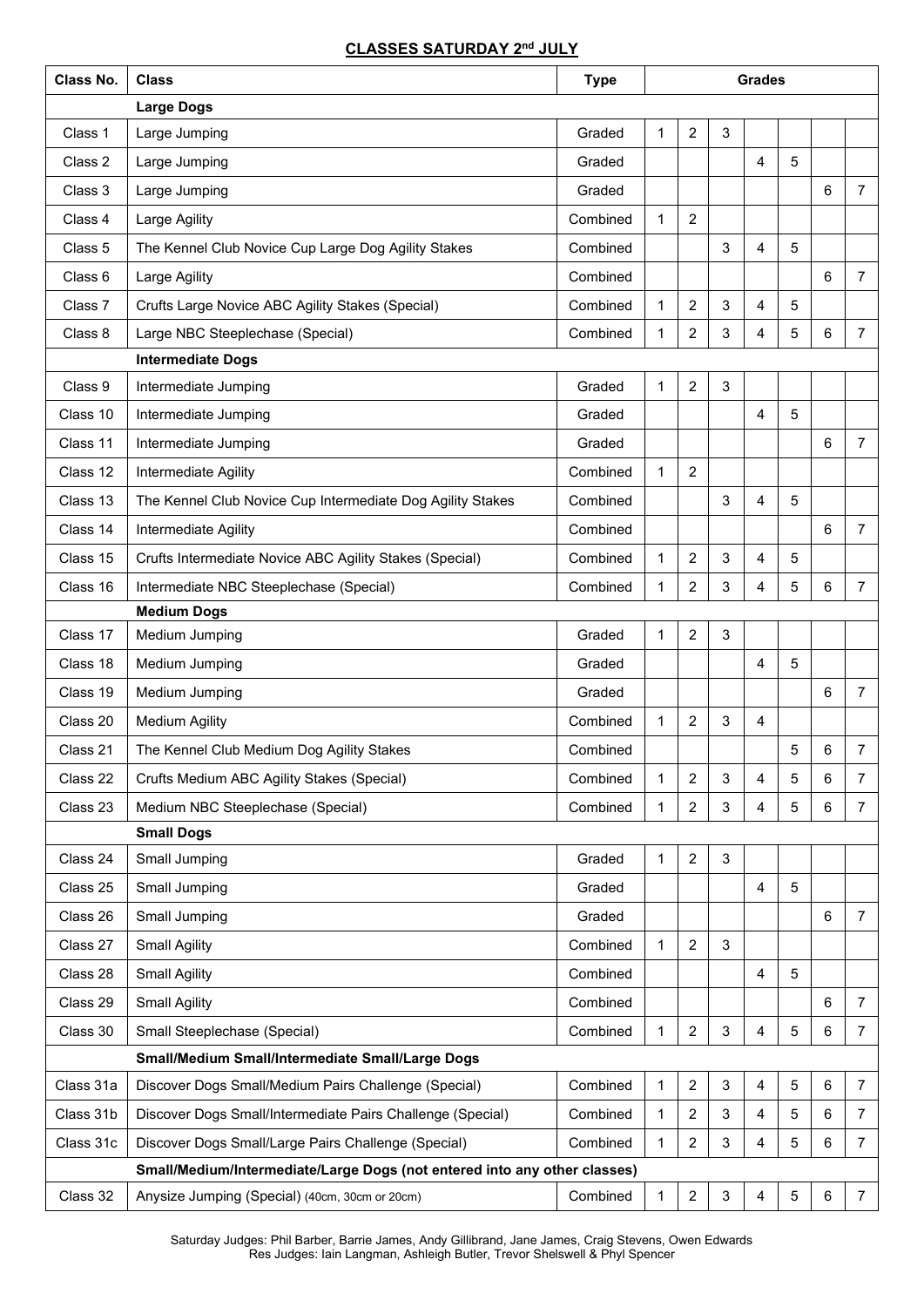## **CLASSES SUNDAY 3rd JULY**

| Class No. | <b>Class</b>                                                                                            | <b>Type</b> | <b>Grades</b> |                  |   |                |            |                |                |  |
|-----------|---------------------------------------------------------------------------------------------------------|-------------|---------------|------------------|---|----------------|------------|----------------|----------------|--|
|           | <b>Large Dogs</b>                                                                                       |             |               |                  |   |                |            |                |                |  |
| Class 33  | Large Jumping                                                                                           | Graded      | 1             | $\overline{c}$   | 3 |                |            |                |                |  |
| Class 34  | Large Jumping                                                                                           | Graded      |               |                  |   | 4              | 5          |                |                |  |
| Class 35  | Large Jumping                                                                                           | Graded      |               |                  |   |                |            | 6              | $\overline{7}$ |  |
| Class 35  | Large Agility                                                                                           | Graded      | 1             | $\overline{c}$   | 3 |                |            |                |                |  |
| Class 37  | Large Agility                                                                                           | Graded      |               |                  |   | $\overline{4}$ | 5          |                |                |  |
| Class 38  | Large Agility                                                                                           | Graded      |               |                  |   |                |            | 6              | $\overline{7}$ |  |
| Class 39  | Large Helter Skelter (Special)                                                                          | Combined    | 1             | $\overline{c}$   | 3 |                |            |                |                |  |
| Class 40  | Large Helter Skelter (Special)                                                                          | Combined    |               |                  |   | $\overline{4}$ | 5          | 6              | $\overline{7}$ |  |
|           | <b>Intermediate Dogs</b>                                                                                |             |               |                  |   |                |            |                |                |  |
| Class 41  | Intermediate Jumping                                                                                    | Graded      | 1             | $\overline{c}$   | 3 |                |            |                |                |  |
| Class 42  | Intermediate Jumping                                                                                    | Graded      |               |                  |   | 4              | 5          |                |                |  |
| Class 43  | Intermediate Jumping                                                                                    | Graded      |               |                  |   |                |            | 6              | $\overline{7}$ |  |
| Class 44  | Intermediate Agility                                                                                    | Graded      | 1             | $\overline{c}$   | 3 |                |            |                |                |  |
| Class 45  | Intermediate Agility                                                                                    | Graded      |               |                  |   | 4              | 5          |                |                |  |
| Class 46  | Intermediate Agility                                                                                    | Graded      |               |                  |   |                |            | 6              | $\overline{7}$ |  |
| Class 47  | Intermediate Helter Skelter (Special)                                                                   | Combined    | 1             | $\overline{c}$   | 3 |                |            |                |                |  |
| Class 48  | Intermediate Helter Skelter (Special)                                                                   | Combined    |               |                  |   | $\overline{4}$ | $\sqrt{5}$ | $\,6\,$        | $\overline{7}$ |  |
|           | <b>Medium Dogs</b>                                                                                      |             |               |                  |   |                |            |                |                |  |
| Class 49  | Medium Jumping                                                                                          | Graded      | 1             | $\overline{c}$   | 3 |                |            |                |                |  |
| Class 50  | Medium Jumping                                                                                          | Graded      |               |                  |   | 4              | 5          |                |                |  |
| Class 51  | Medium Jumping                                                                                          | Graded      |               |                  |   |                |            | 6              | $\overline{7}$ |  |
| Class 52  | <b>Medium Agility</b>                                                                                   | Graded      | 1             | $\overline{2}$   | 3 |                |            |                |                |  |
| Class 53  | <b>Medium Agility</b>                                                                                   | Graded      |               |                  |   | 4              | 5          |                |                |  |
| Class 54  | <b>Medium Agility</b>                                                                                   | Graded      |               |                  |   |                |            | 6              | $\overline{7}$ |  |
| Class 55  | Medium Helter Skelter (Special)                                                                         | Combined    | 1             | $\overline{c}$   | 3 |                |            |                |                |  |
| Class 56  | Medium Helter Skelter (Special)                                                                         | Combined    |               |                  |   | $\overline{4}$ | 5          | $\,6\,$        | $\overline{7}$ |  |
|           | <b>Small Dogs</b>                                                                                       |             |               |                  |   |                |            |                |                |  |
| Class 57  | Small Jumping                                                                                           | Graded      | 1             | $\overline{c}$   | 3 |                |            |                |                |  |
| Class 58  | Small Jumping                                                                                           | Graded      |               |                  |   | $\overline{4}$ | 5          |                |                |  |
| Class 59  | Small Jumping                                                                                           | Graded      |               |                  |   |                |            | 6              | $\overline{7}$ |  |
| Class 60  | <b>Small Agility</b>                                                                                    | Graded      | 1             | $\overline{c}$   | 3 |                |            |                |                |  |
| Class 61  | <b>Small Agility</b>                                                                                    | Graded      |               |                  |   | $\overline{4}$ | 5          |                |                |  |
| Class 62  | <b>Small Agility</b>                                                                                    | Graded      |               |                  |   |                |            | $6\phantom{a}$ | $\overline{7}$ |  |
| Class 63  | Small Helter Skelter (Special)                                                                          | Combined    | 1             | $\overline{c}$   | 3 |                |            |                |                |  |
| Class 64  | Small Helter Skelter (Special)                                                                          | Combined    |               |                  |   | $\overline{4}$ | 5          | $\,6\,$        | $\overline{7}$ |  |
|           | Small/Medium/Intermediate/Large Dogs                                                                    |             |               |                  |   |                |            |                |                |  |
| Class 65  | $\overline{c}$<br>Combined<br>3<br>$\overline{4}$<br>5<br>Jewlnick Pairs Combined Grades (Special)<br>1 |             |               |                  |   |                | $\,6\,$    | $\overline{7}$ |                |  |
|           | Small/Medium/Intermediate/Large Dogs (not entered into any other classes)                               |             |               |                  |   |                |            |                |                |  |
| Class 66  | Anysize Jumping (Special) (40cm, 30cm or 20cm)                                                          | Combined    | 1             | $\boldsymbol{2}$ | 3 | $\overline{4}$ | $\sqrt{5}$ | $\,6\,$        | $\overline{7}$ |  |

Sunday Judges: Anne Westrope, Jacqui Wood, Danny Gardiner, Malcolm Jones, Charlotte Allen

Res Judges: Iain Langman, Ashleigh Butler, Trevor Shelswell & Phyl Spencer

Allocation of Judges is dependent upon numbers entered. Additional Judges may be appointed if necessary. Wellingborough DTC reserves the right to make alterations to the above Judges subject to number of entries.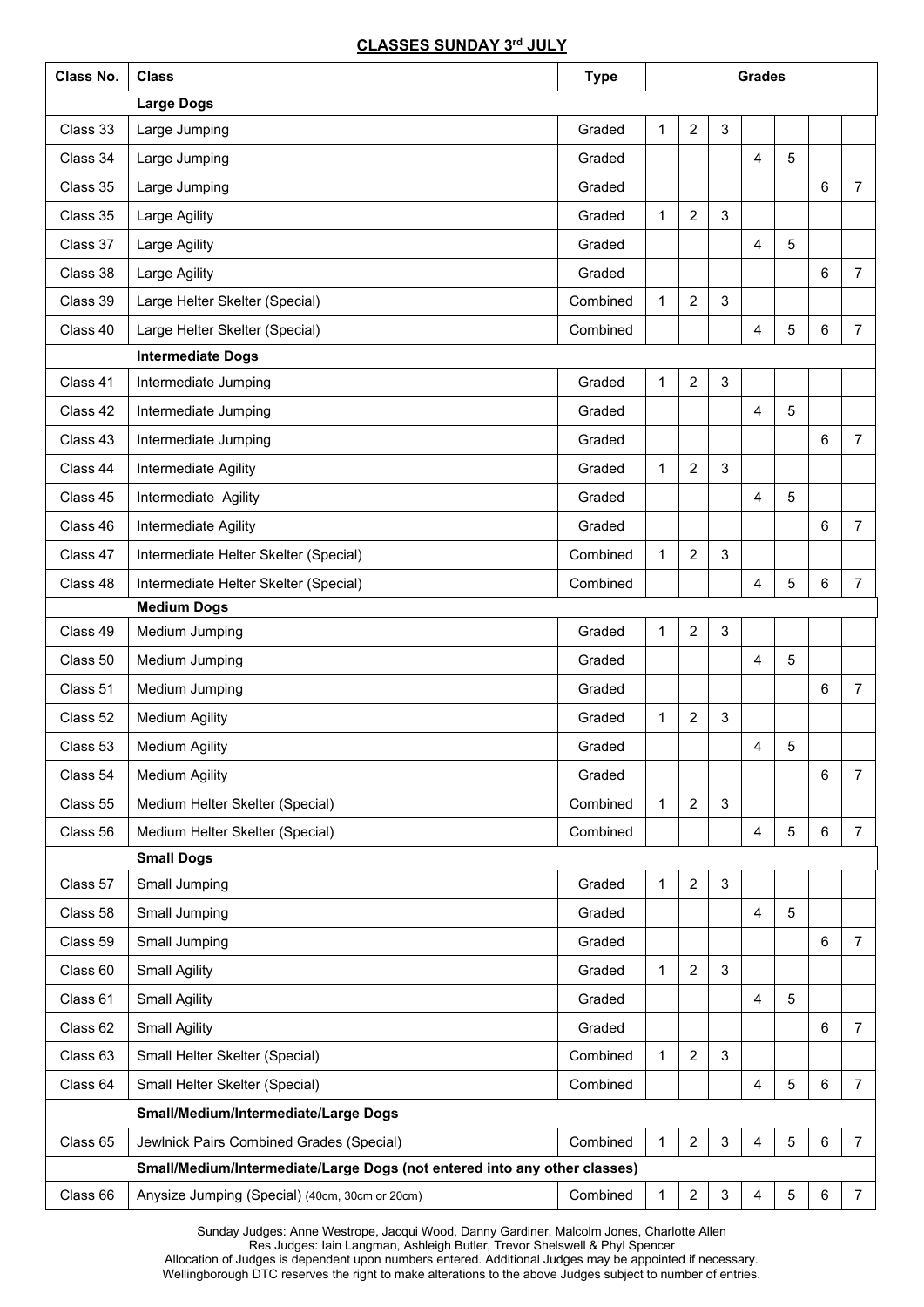

#### **Discover Dogs Small / Mixi Pairs Challenge (Special) 2022**

This is a competition consisting of eight heats of jumping. The competition is open to small dogs, partnering a medium dog, intermediate dog or a large dog, and heats will be scheduled as a Special combined class for grades 1 to 7.

#### **Eligibility**

The competition is open to two dogs with separate handlers. One dog must be a small dog, 35cm or under at the withers, the partner can be a medium dog, over 35cm but 43cm or under at the withers, or an intermediate dog over 43cm and measuring 50cm or under at the withers, or a large dog over 50cm. Handlers with more than one dog may enter in more than one pair. However, they may only qualify a maximum of two dogs for the final. No substitute handlers will be allowed in the final.

Should a qualified dog or handler within a pair be unable/unfit to enter the final that pair will not be able to compete. Their place in the final will be offered to the next available pair with the highest points who have not qualified.

#### **Competition Rules**

The competition will be held under Kennel Club rules and regulations for Agility and any handler entering the competition will be deemed to have agreed to abide by these rules and regulations. Standard rules will apply and all equipment used shall be of a standard size for that height category.

This is a relay competition with a baton change taking place either in a box or behind a line at the judges' discretion.

No part of the next dog/handler must be over the start line at the changeover; failure to observe this will incur a penalty of 20 faults.

An elimination will incur a penalty of 100 faults, a dropped baton will incur a penalty of 20 faults. Once a dog has been eliminated it cannot incur further faults. However, if either member of the pair fail to complete the course or either of the dogs foul the ring the pair will be disqualified.

The competition will involve changes of height of the obstacles being jumped by the medium/intermediate/large dogs at two stages during the class. The judge will decide which height of dog to start with and will announce the changes of height when relevant. It is the competitors' responsibility to be available accordingly. The course will be walked by everyone before the beginning of the class.

The final will consist of two rounds of jumping competition. The winners of the Discover Dogs Small / Mixi Pairs will be the pair with the least combined faults in the fastest combined time calculated over the two rounds of the final. Discover Dogs will be held at Excel, London. Car parking will not be provided by the Kennel Club. Please note there will be an entry fee to compete in the final.

#### **Qualifying**

Points will be awarded to the specific pair (consisting of two handlers with their dogs) which competes at the heat. Points are not transferable between different pair combinations.

Pairs will score 15 points for 1st place down to 1 point for 15th place. Points will be accumulated over all eight heats and the 15 pairs with the most points will go through to the final at Discover Dogs 2022.

#### **Crufts Large Novice ABC Agility Stakes (Special) 2022/2023**

#### **Eligibility**

This competition is a special agility competition open to all dogs excluding Border Collies, Working Sheepdogs and any of their crosses. In the event of any dispute regarding the parentage of a dog competing in the ABC Agility competition, any concerns should be recorded in the Incident Book and reported to the Kennel Club. Those dogs eligible to compete in competition for large dogs are those measuring over 50cm at the withers.

Dogs should be eligible to compete at Grade 1 - 5 at the time of qualifying for the semi-final. Any subsequent wins gained by the dog will not alter its eligibility to compete in the semi-final or final.

#### **Competition Rules**

The competition will be held under Kennel Club rules and regulations for Agility and any handler entering the competition will be deemed to have agreed to abide by these rules and regulations. Standard rules will apply and all equipment used shall be of a standard size for that height category.

The semi-final will consist of one round of agility competition and one round of jumping competition; the top 8 dogs qualifying for Crufts will be those with the least combined faults in the fastest combined time calculated over the two rounds of the semi-final. If there is equality of faults and time, the agility round will take precedence.

The final will consist of one round of agility. The winner of the Crufts Large Novice ABC Agility Stakes will be the dog and handler with the least faults in the fastest time. **Qualifying**

There will be 10 qualifying shows throughout the year. The first 10 placed dogs in each heat will have the following points awarded: 1<sup>st</sup> place = 10 points, 2<sup>nd</sup> place = 9 points etc. down to 10<sup>th</sup> place = 1 point. Qualifying points will be awarded down to 10<sup>th</sup> even if the show does not award class places down to 10<sup>th</sup>. If a qualified handler or dog is unable/unfit to attend the final, reserves will be taken from dog/s with the highest number of points from the heats which have/has not qualified.

The top fifteen dogs, with the most points, will be invited to a semi-final at Discover Dogs 2022. Please note that there will be an entry fee to compete at the semi-final. A maximum of three representatives of any one breed will be invited to the semi-final. This decision will be at the organisers' discretion. Discover Dogs will be held at Excel, London. Car parking will not be provided by the Kennel Club.

The first eight highest placed dogs at the semi-final will be invited to compete in the finals to be

held at Crufts Dog Show, NEC Birmingham in March 2023. Please note that there will be an entry fee to compete at the final.

#### **Crufts Intermediate Novice ABC Agility Stakes (Special) 2022/2023**

#### **Eligibility**

This competition is a special agility competition open to all dogs excluding Border Collies, Working Sheepdogs and any of their crosses. In the event of any dispute regarding the parentage of a dog competing in the ABC Agility competition, any concerns should be recorded in the Incident Book and reported to the Kennel Club. Those dogs eligible to compete in competition for intermediate dogs are those measuring over 43cm and measuring 50cm or under at the withers. Dogs should be eligible to compete at Grade 1 - 5 at the time of qualifying for the semi-final. Any subsequent wins gained by the dog will not alter its eligibility to

#### compete in the semi-final or final. **Competition Rules**

The competition will be held under Kennel Club rules and regulations for Agility and any handler entering the competition will be deemed to have agreed to abide by these rules and regulations. Standard rules will apply and all equipment used shall be of a standard size for that height category.

The semi-final will consist of one round of agility competition and one round of jumping competition; the top 8 dogs qualifying for Crufts will be those with the least combined faults in the fastest combined time calculated over the two rounds of the semi-final. If there is equality of faults and time, the agility round will take precedence.

The final will consist of one round of agility. The winner of the Crufts Intermediate Novice ABC Agility Stakes will be the dog and handler with the least faults in the fastest time.

#### **Qualifying**

There will be 10 qualifying shows throughout the year. The first 10 placed dogs in each heat will have the following points awarded: 1<sup>st</sup> place = 10 points, 2<sup>nd</sup> place = 9 points etc. down to 10<sup>th</sup> place = 1 point. Qualifying points will be awarded down to 10<sup>th</sup> even if the show does not award class places down to 10<sup>th</sup>. If a qualified handler or dog is unable/unfit to attend the final, reserves will be taken from dog/s with the highest number of points from the heats which have/has not qualified.

The top fifteen dogs, with the most points, will be invited to a semi-final at Discover Dogs 2022. Please note that there will be an entry fee to compete at the semi-final. A maximum of three representatives of any one breed will be invited to the semi-final. This decision will be at the organisers' discretion. Discover Dogs will be held at Excel, London. Car parking will not be provided by the Kennel Club.

The first eight highest placed dogs at the semi-final will be invited to compete in the finals to be

held at Crufts Dog Show, NEC Birmingham in March 2023. Please note that there will be an entry fee to compete at the final.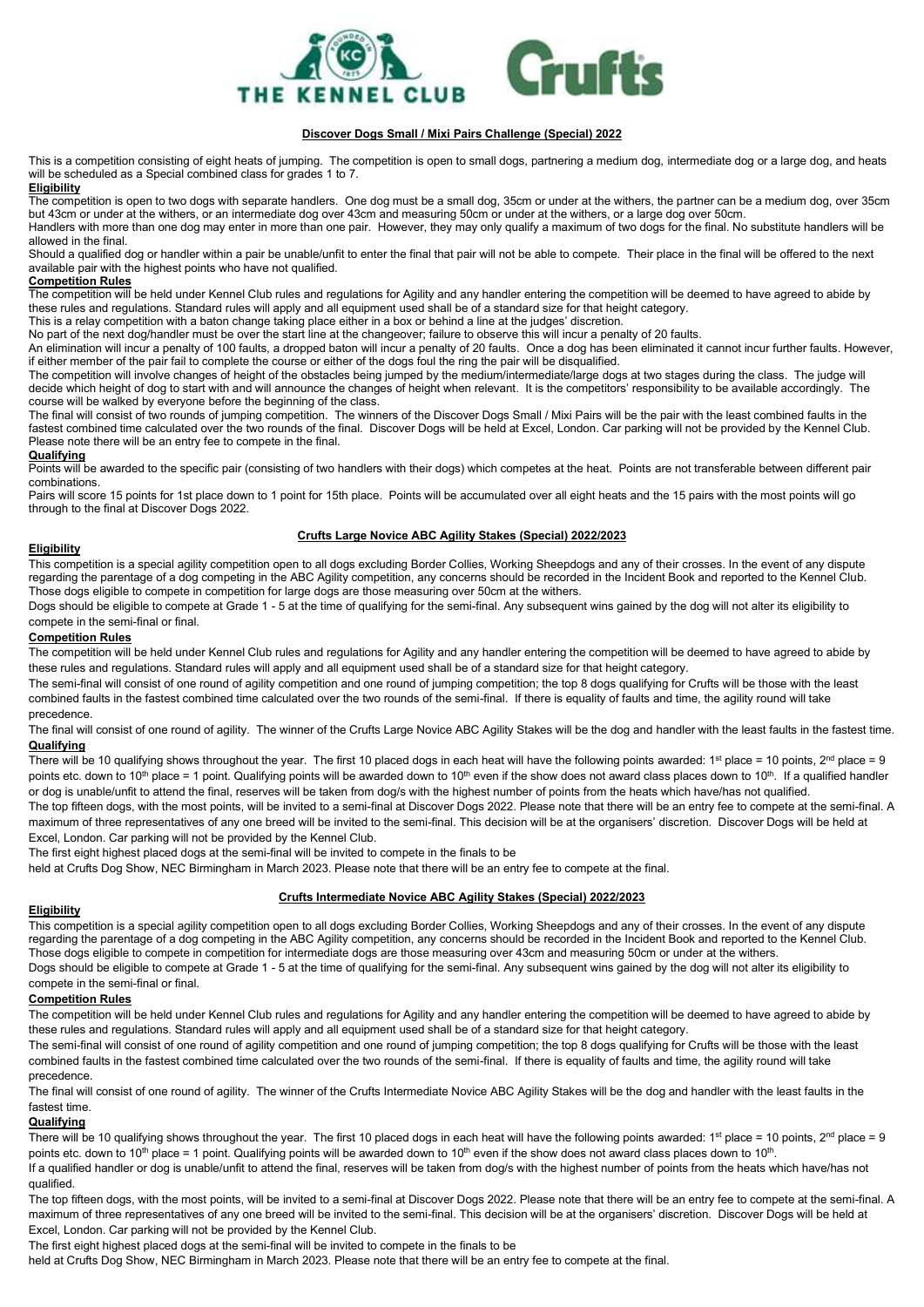#### **Crufts Medium ABC Agility Stakes (Special) 2022/2023**

#### **Eligibility**

This competition is a special agility competition open to all dogs excluding Border Collies, Working Sheepdogs and any of their crosses. In the event of any dispute regarding the parentage of a dog competing in the ABC Agility competition, any concerns should be recorded in the Incident Book and reported to the Kennel Club. Those dogs eligible to compete in medium dog competition are those measuring over 35cm and those measuring 43cm or under at the withers and eligible to compete in combined Grades 1 to 7 for Medium dogs.

#### **Competition Rules**

The competition will be held under Kennel Club rules and regulations for Agility and any handler entering the competition will be deemed to have agreed to abide by these rules and regulations. Standard rules will apply and all equipment used shall be of a standard size for that height category.

The semi-final will consist of one round of agility competition and one round of jumping competition; the top 8 dogs qualifying for Crufts will be those with the least combined faults in the fastest combined time calculated over the two rounds of the semi-final. If there is equality of faults and time, the agility round will take precedence.

The final will consist of one round of agility. The winner of the Crufts Medium ABC Agility Stakes will be the dog and handler with the least faults in the fastest time. **Qualifying**

There will be 10 qualifying shows throughout the year. The first 10 placed dogs in each heat will have the following points awarded: 1<sup>st</sup> place = 10 points,  $2<sup>nd</sup>$  place = 9 points etc. down to 10th place = 1 point. Qualifying points will be awarded down to 10<sup>th</sup> even if the show does not award class places down to 10<sup>th</sup>. If a qualified handler or dog is unable/unfit to attend the final, reserves will be taken from dog/s with the highest number of points from the heats which have/has not qualified.

The top fifteen dogs, with the most points, will be invited to a semi-final at Discover Dogs 2022. Please note that there will be an entry fee to compete at the semi-final. A maximum of three representatives of any one breed will be invited to the semi-final. This decision will be at the organisers' discretion. Discover Dogs will be held at Excel, London. Car parking will not be provided by the Kennel Club.

The first eight highest placed dogs at the semi-final will be invited to compete in the finals to be held at Crufts Dog Show, NEC Birmingham in March 2023. Please note that there will be an entry fee to compete at the final.

#### **CRUFTS NOVICE CUP DOG AGILITY STAKES 2022/2023**

All events must be judged under the appropriate Kennel Club regulations H & H (1) in force at the time of the event. Competitors entering any competition will be deemed to have agreed to abide by these regulations.

Dogs should be eligible to enter a Grade 3, 4 or 5 class at the time of qualifying for the semi-final. Any subsequent wins gained by the dog will not alter its eligibility to compete in the Semi-Final or Final.

There will be up to 14 separate heats for large, intermediate, medium and small height dogs at Kennel Club licensed shows throughout the country, plus an additional heat on Thursday 11 August 2022 at the International Agility Festival.

Competitors may enter more than one dog in a heat. Competitors may qualify more than one dog for the Semi-Final at the International Agility Festival, however only the competitor's highest placed dog at the Semi-Final will qualify for the Crufts Grand Final.

Once a dog has qualified for the Semi-Final, further heats may be entered for competition although any placings in these heats will not affect the dog's eligibility for the Semi-Final.

#### **Qualifying**

The first 2 previously unqualified dogs from each heat will go forward to the Semi-Final at the Kennel Club International Agility Festival on Saturday 13 August 2022. There will also be a Novice Cup heat at the Kennel Club International Agility Festival on Thursday 11 August 2022, where the first 5 previously unqualified placed dogs will also go forward to Saturday's Semi-Final. If the heat is split then 2 dogs will be taken from each part.

If a competitor does not take up the invitation to compete in the semi-final, the invitation will be rolled down to the next applicable dog from the relevant heat.

The top 6 large dogs, 6 intermediate, 6 medium dogs and 6 small dogs from the Semi-Final round of the Kennel Club Novice Cup will be invited to compete in the Final at Crufts 2023. Please note there will be an entry fee for the final.

#### **THE KENNEL CLUB AGILITY STAKES Held at The London International Horse Show RULES 2022**

All events must be judged under the appropriate Kennel Club Regulations H & H(1) in force at the time of the event. Competitors entering any competition will be deemed to have agreed to abide by these rules.

All heats must take place at Kennel Club licensed shows and the class name in the schedule should replicate exactly the name of the competition as stated in these rules.

All Kennel Club supported competitions must be judged using standard marking.

If the entry for the heat exceeds 360 the class must be split into two equal parts. If the entry exceeds 540 the class must be split into three equal parts. No part, if split, may be less than 150 dogs. Rosettes and awards remain unchanged if the heat is split and will be given for each part.

Dogs entered in any heats must be eligible for the competition entered and judges retain the right to check the height of any dog or ask to see the height stated in the Kennel Club Record Book.

The handler that qualifies a dog for the Quarter-Final / Semi-Final / Final will be the handler that competes, handler substitutions are not allowed.

Dogs cannot compete in more than one competition at The Kennel Club Agility Stakes finals. If a dog qualifies for more than one Quarter-Final or Semi-Final the first successful qualification will take precedence and the dog will be withdrawn from any further Quarter/Semi-Finals and replaced by a reserve.

Once a dog has qualified for The Kennel Club Agility Stakes final, or as a reserve the handler is deemed to have accepted an offer to compete at The Kennel Club Agility Stakes final, it invalidates any reserve places in any other competition. If the first invitation to compete is declined it invalidates any reserve places in any other competition.

All winners of The Kennel Club Agility Stakes Grand Finals will be invited to compete in the following year's Quarter-Final or Semi-Final without qualifying through the usual procedure via heats. (These rules would be amended if any changes are made to Kennel Club Agility Regulations during the course of the competition year).

#### **THE KENNEL CLUB MEDIUM DOG AGILITY STAKES Held at The London International Horse Show**

This competition will be classified as Medium Dog combined Grades 5-7 and judged under the Kennel Club Regulations for standard classes.

Competitors may enter more than one dog in a heat. Competitors may qualify more than one dog for the Semi-Final, however only the competitor's highest placed dog at the Semi-Final will qualify for The Kennel Club Agility Stakes Grand Final. Once a dog has qualified for the Semi-Final/Final, further heats may be entered for competition although any placings in these further heats will not affect the dog's eligibility for the Semi-Final/Final.

The first three previously unqualified placed dogs from each heat will go forward to the Semi-Final. The first 10 dogs from this Semi-Final will qualify for the Final held at The London International Horse Show (subject to the above).

Those dogs eligible to compete in Medium dog competition are those measuring over 350mm and those measuring 430mm or under at the withers.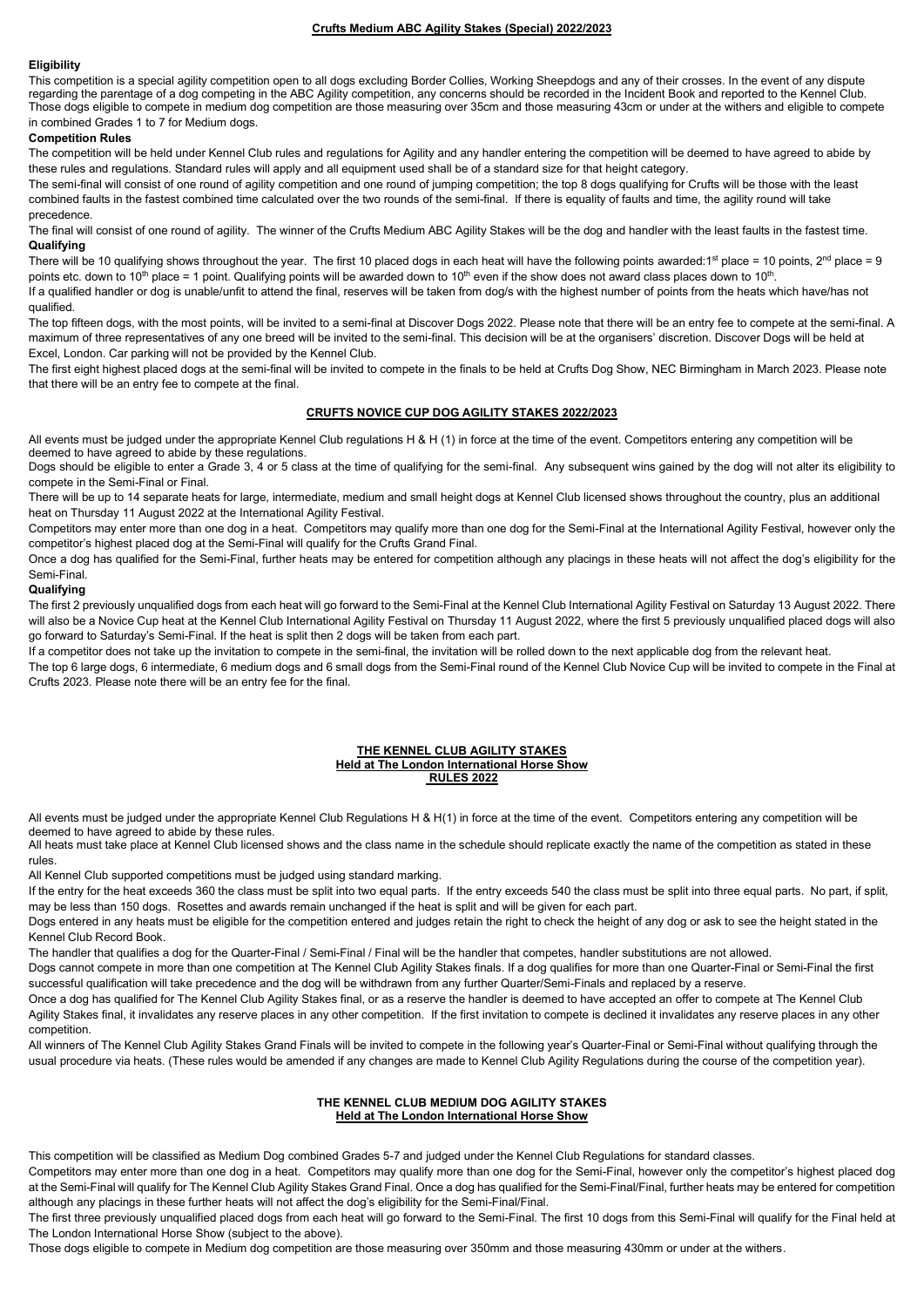#### **JEWLNICK JUMP AND TWIST PAIRS RULES 2022**

- 1. This class is open to pairs of the same height, grades 1-7. It is open to Small, Medium, Intermediate and Large dogs.
- 2. It is a combined class with one set of awards
- 3. One dog will complete an agility course and the other dog a jumping course
- 4. The judge will decide which course will be run first
- 5. The agility course shall consist of 15 obstacles and must include three contacts (they do not have to be three different
- pieces of agility equipment) and the dog must complete twelve weaves
- 6. The jumping course shall consist of fifteen obstacles one of which must be twelve weaves.
- 7. There will be a baton exchange. A faulty baton exchange will incur 20 faults.

8. If someone loses their Pairs partner they may run with another partner provided **the dog is entered in the show and in the Pairs class.**

9. Marking will be standard. However, should either dog be eliminated, the whole pair will be eliminated. 10. The first FOUR pairs will qualify for the final. Only the original handlers and dogs may compete in the final, there can be no substitutions.

11. Once a pair has qualified they may enter other heats for competition but the place in the final will be awarded to the next highest placed pair who have not already qualified.

12. The final will be held at Southam Agility Show in September 2022.

**The sponsors will provide 1st place trophies and rosettes to 5th place.**

**WITH THANKS AS ALWAYS TO OUR GENEROUS SPONSORS JULIE AND NICK JEWLNICK LEATHER FOR THEIR CONTINUED SUPPORT - PUTTING THE FUN INTO AGILITY WITH THIS EXCITING QUALIFIER**

### **Eligibility for Classes**

In the following definitions of classes 1st prizes or other prize wins are those gained in standard classes at any Kennel Club licensed championship agility, premier agility, open agility or limited agility shows (i.e. special classes and invitational events excepted). Only a first place with a clear round completed within the course time set by the judge will count towards grade progression.

Standard classes may be scheduled for agility shows, as agility classes or jumping classes. All standard classes must contain the weaving poles obstacle. Standard agility classes must contain the following elements: "A Ramp", dog walk and see-saw. With this proviso classes are defined as follows:

A maximum of four standard classes may be scheduled for any dog on an individual day of competition. Any number of special classes may be scheduled.

Class Structure. A class may either be held as a graded class or a combined class. A graded class may be scheduled for a maximum of three consecutive grades with separate results and awards issued for each grade. A combined class may be scheduled for more than one consecutive grade with one overall set of results.

Progression. Progression from each grade will be determined by the eligibility for the class as referenced in H(1)(A)11. Results from combined classes will only count towards progression from the dog's current grade.

To count for progression wins must be gained in standard classes at Kennel Club licensed agility shows.

Only a first place with a clear round completed within the course time set by the judge will count towards grade progression.

Competitors will be allowed to walk the course set at small, medium, intermediate or large height without their dog(s) before the class begins.

Points Progression. At the handler's discretion a dog may progress up to grade 4 by winning 100 points at each grade, using the Agility Warrant points scheme (Regulation K3.c refers). A minimum of 50 points must be gained in agility (not jumping) classes in the relevant grade. If this method of progression is selected, the handler must ensure the show secretary signs the dog's Agility Record Book at the first show entered at the higher grade. There is no time limit on this progression, however once a dog has progressed, it cannot return to a previous grade.

Progression on points must be done prior to the closing date of entries. It is not possible to change a grade on points once the entries have closed.

#### STANDARD CLASSES

Only first prizes and points gained in standard classes at Kennel Club licensed agility shows may be used for progression through the classes. (A dog is only eligible for one grade). In defining the eligibility of the owner or handler for grade 1, the two wins and points progression referred to in the definition apply only to one dog and not an accumulation of dogs.

#### Grade 1

Open to owners, handlers or dogs which have not gained a minimum of two first places at grade 1 at Kennel Club licensed agility shows, at least one of which must have been gained in an agility (not jumping) class. N.B Owners, handlers or dogs previously qualified out of grade 1 are not eligible for this class.

#### Grade 2

Open to dogs which are not eligible for grade 1 or have elected to progress on points from Grade 1 and are not eligible for grades 3, 4, 5, 6, or 7. Grade 3

Open to dogs which have gained a minimum of two first places at grade 2 at Kennel Club licensed agility shows, one of which must have been gained in an agility (not jumping) class or have elected to progress on points from grade 2 and are not eligible for grades 2, 4, 5, 6 or 7. Grade 4

Open to dogs which have gained a minimum of three first places at grade 3 at Kennel Club licensed agility shows, two of which must have been gained in agility (not jumping classes), or have elected to progress on points from grade 3 and are not eligible for grades 2, 3, 5, 6 or 7 Grade 5

Open to dogs which have gained a minimum of four first places at grade 4 at Kennel Club licensed agility shows, two of which must have been gained in agility (not jumping) classes, and are not eligible for grades 2, 3, 4, 6 or 7

#### Grade 6

Open to dogs which have gained a minimum of four first places at grade 5 at Kennel Club licensed agility shows, two of which must have been gained in agility (not jumping) classes, and are not eligible for grades 2, 3, 4, 5 or 7.

Grade 7

Open to dogs which have gained a minimum of five first places at grade 6 at Kennel Club licensed agility shows, three of which must have been gained in agility (not jumping) classes, and are not eligible for grades 2, 3, 4, 5 or 6.

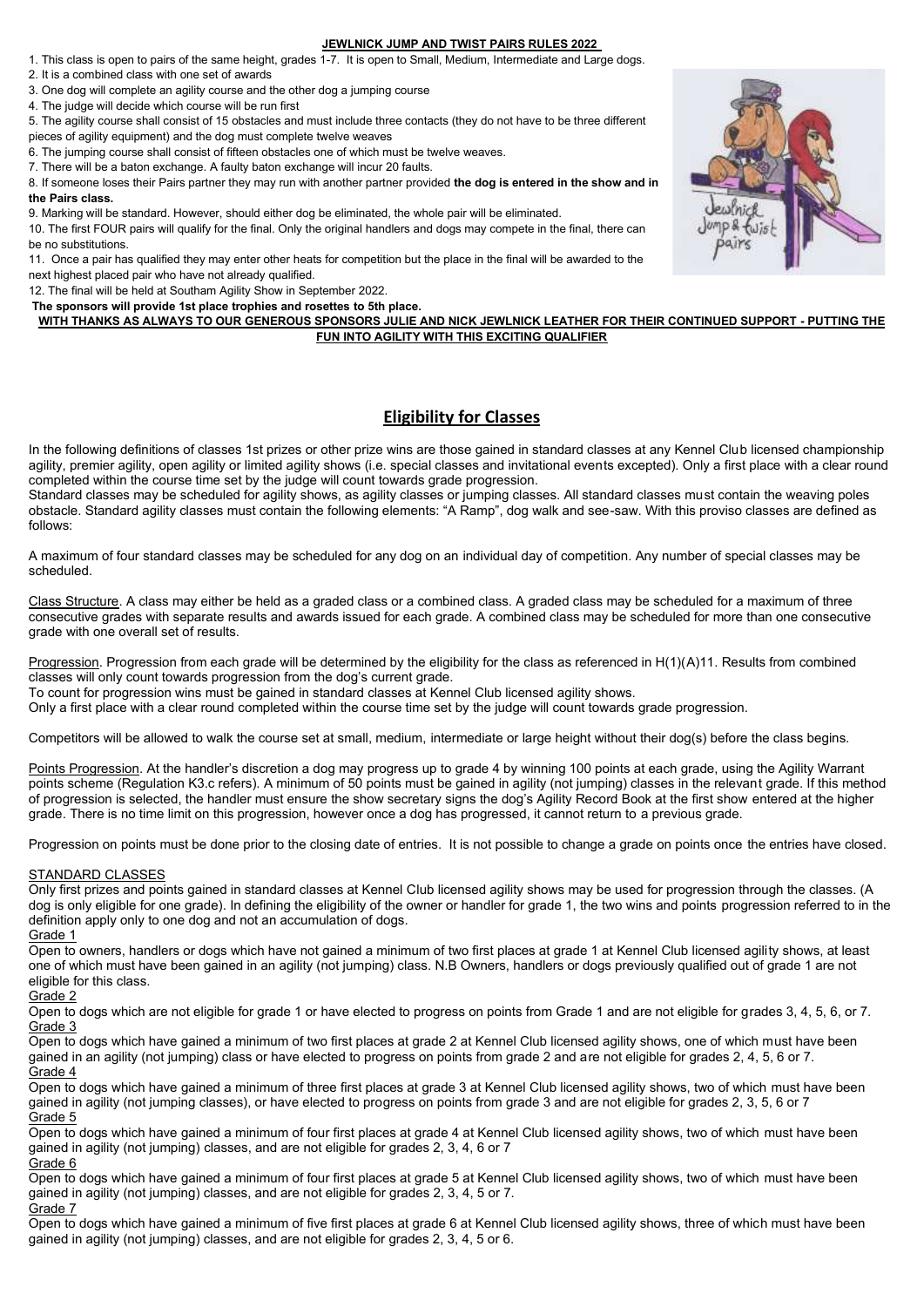#### **SPECIAL CLASSES**

Societies may schedule classes other than those defined above as "special classes". The eligibility for "special" classes must be defined by the society and included in the schedule. The word "special" must be included in the title of the class. Where special classes are classified for older and/or inexperienced dogs, the height of the hurdles the A-ramp, and the dog walk and the length of the long jump, may be reduced below the dimensions specified in these regulations, in which case such dimensions must be included in the class definition in the show schedule. Marking for special classes may deviate from marking for standard classes but must be specified in the schedule. Wins, places and clear rounds in special classes will not count towards agility warrant points or grade progression at Kennel Club shows.

Steeplechase: A simple flowing jumping course with no weaves. Helter Skelter: A Jumping course usually set in increasing or decreasing circles. Anysize This class is open to dogs not entered in any other class at this show. Jumping: It will be a simple, flowing jumping course particularly suitable for inexperienced dogs or handlers, and those dogs that are unable to compete at their full height. The Class will have no weaves, tyre, long jump or contact equipment. Jump heights: 400mm, 300mm and 200mm. You may enter your dog at whichever jump height you wish regardless of your dogs size.

## **RULES AND REGULATIONS**

- 1. Dogs entered at Kennel Club licensed Agility Shows must be registered at the Kennel Club in accordance with Kennel Club Regulations for Classification and Registration B, or else registration or transfer of registration must have been applied for. The registration number/ authority to compete (ATC) number will be required for each entry.
- 2. All dogs registered and resident outside the UK must be issued with a Kennel Club Authority to Compete (ATC) number before entry to the show/event can be made. All overseas entries without a Kennel Club Registration number or an Authority to Compete number will be returned to the exhibitor/competitor.
- 3. Entry fees: £4.50 per dog/class, £9.00 per pair.
- 4. Prize money –not applicible.
- 5. Internet entries will be accepted via: www.agilityshows.online
- 6. The Committee reserves to itself the right to refuse entries.
- 7. Only dogs of 18 calendar months of age and over on the day of competition are eligible for competition at Kennel Club licensed Agility Shows.
- 8. A dog must not compete in the same class more than once, including special classes.
- 9. Not For Competition entries will be accepted for dogs aged four calendar months and over. Dogs must be Kennel Club registered with their details recorded on the entry form.
- 10. No bitch in season is allowed to compete.
- 11. The mating of bitches within the precincts of the competitions is forbidden.
- 12. No person shall carry out punitive correction or harsh handling of a dog at any time within the boundaries of the Show.
- 13. Dogs must not wear any type of slip, half-slip collar or lead when under test. A flat, close fitting, leather or webbing collar is permitted, providing the only attachment is a plain identification panel as an integral part of the collar ie. not attached by a ring.
- 14. Should a judge be unable to fulfil the appointment to judge the Committee reserves the right to appoint another judge.
- 15. No competitor shall impugn the decision of the judge or judges.
- 16. For all sponsors or donations please see schedule of classes.
- 17. Kennel Club Qualifiers please see detailed rules within this schedule.
- 18. Kennel Club standard marking regulations apply for all standard classes.
- 19. Dogs entered in the Anysize Classes may not be entered into any other Classes at the Show. The Jump height for these classes will be 20cm, 30cm, and 40cm. The handler may choose which height to run the dog at irrespective of the size of the dog.
- 20. The height limit for dogs.
	- a. Large Dog classes For dogs measuring over 500mm at the withers.
	- b. Intermediate Dog classes For dogs measuring over 430mm and measuring 500mm or under at the withers.
	- c. Medium Dog classes For dogs measuring over 350mm and measuring 430mm or under at the withers.
	- d. Small Dog classes For dogs measuring 350mm or under at the withers.
- 21. Judges at an Agility Show may not enter for competition a dog which is recorded in their ownership or part ownership; or handle a dog at the Show at which they are judging. Dogs may be disqualified if proved to have been handled in the class by the scheduled judge's spouse or immediate family, or resident at the same address as the scheduled judge.
- 22. Removal of dogs from Competition: Following discussion between the show management and/or a veterinary surgeon, a dog shall be prevented from competing and/or removed from the Show if it is:
	- a. A bitch which is in season.
	- b. Suffering from any infectious diseases or contagious disease.
	- c. Interfering with the safety or chance of winning of an opponent.
	- d. Of such temperament or is so much out of control as to be a danger to the safety of any person or other animal.
	- e. Likely to cause suffering to the dog if it continues competing.
	- The circumstances of such a removal shall be recorded in the competition/show Incident Book and submitted to the Kennel Club.
- 23. Dog Agility is a competitive and physically strenuous activity. It is the responsibility of the owner/handler to ensure their dog is 'fit for function' and that they themselves are fit to take part. By signing the entry form you confirm that to the best of your knowledge your dog is fit and able to take part in Agility classes on the day of the show.
- 24. In estimating the number of awards won, all wins up to and including 25 days before the start of the competition, i.e. (7<sup>th</sup> June 2022), shall be counted when entering for any class. For these purposes a competition shall be defined as all classes covered within the same schedule. In the event that a dog becomes eligible for the next grade at a particular show, after the entry for that show has been sent, it is the competitor's responsibility to notify the show secretary at least 14 days before the date of the show (18<sup>th</sup> June 2022). The dog will then be moved into the appropriate class(es) for the next grade. The dog must be moved into the corresponding number of classes as were entered at the lower grade. If there are fewer or no classes available for the next grade the competitor will be offered a refund of the relevant entry fees.
- 25. Should circumstances so dictate the Society, in consultation with the Judges, may alter arrangements as necessary. Such changes and the circumstances surrounding them will be reported to the Kennel Club.
- 26. In the event that the show is cancelled due to unforeseen circumstances, the society will refund fees, less reasonably incurred expenses. If the show processor has the provisions to do so, competitors will be refunded in the manner in which they had entered the show, but in any event the society will refund fees within 3 months of the show date to all those who had entered and requested a refund within 1 month of the show date.
- 27. Except for mobility aids, nothing shall be carried in the hand or while the dog is under test and food shall not be given to a dog whilst in the ring. Competitors are prohibited from wearing bags or leads whilst under test.
- 28. Should the judge deem a re-run is required, any result and/or faults gained in the previous run must be discounted.
- 29. Separate entry forms must be completed by each owner and must signed by the owner or his authorised agent in accordance with provisions specified thereon. Entry forms must be accompanied by the appropriate fees.
- 30. Free Passes Not Applicable.
- 31. Competition of Dogs Suffering from Contagious or Infectious Disease No dogs suffering from infectious or contagious disease or having been exposed to such disease during the period of 21 days prior to the Competition may compete. Competitors infringing the Regulation will be liable to be fined and/or dealt with under Kennel Club Rule A11.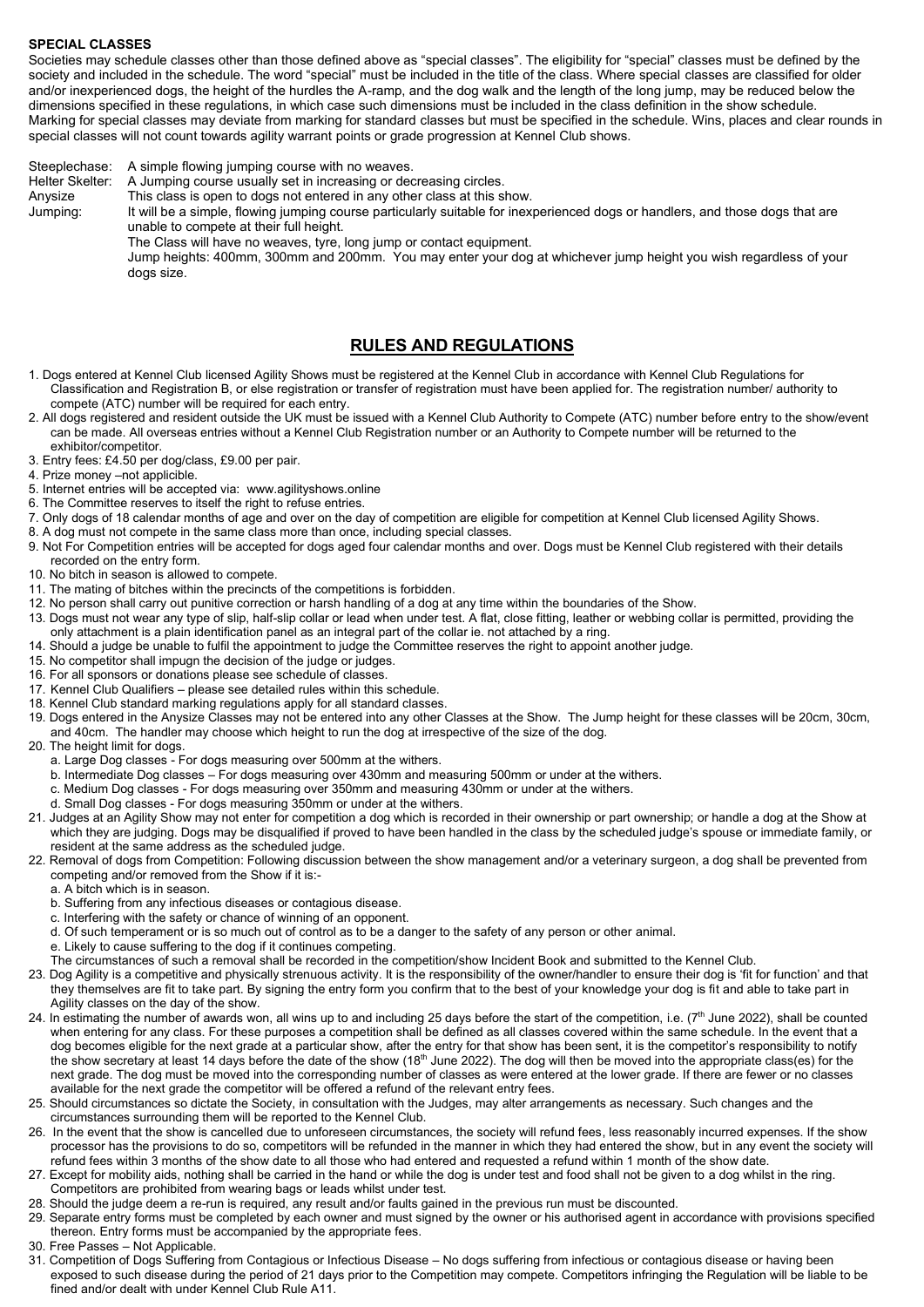- 32. It is the competitor's responsibility to be available for their class and running order. Competitors must run as close to their running order as possible. Failure to do so may be reported to the Kennel Club.
- 33. Animals in Event No animal other than one officially entered shall be brought into the precincts of the event during its continuance, except any dogs registered to assist the disabled, or dogs required for educational or instructional purposes or by permission of the Board. However, at the discretion of the show society, a dog brought to the show by a spectator may be admitted into the precincts of the dog show, with the proviso that those in charge of the dog sign a declaration confirming the dog is free from disease and that the dog will be kept under proper control at
- all times. 34. A pay on the day class will be held if time permits.
- 35. A practice ring may be available to dogs entered for competition at the show, if space allows. This ring must be supervised by a responsible adult with agility knowledge.
- 36. Welfare of Dogs: An exhibitor (or competitor) whose dog is entered at a Kennel Club licensed event should take all reasonable steps to ensure the needs of their dog(s) are met, and should not knowingly put their dogs' health and welfare at risk by any action, default, omission or otherwise. A breach of this Regulation may be referred to the Board for disciplinary action under Kennel Club Rules and Regulations. The use of pinch collars, electronic shock collars, or prong collars, is not permitted at any Agility show licensed by the Kennel Club. This shall apply at the venue and within the precincts of the show.
- 37. If you choose to download your ring cards you are agreeing for the information on them to be publicly viewable online.
- 38. The show organisers or their authorised agents may make results from this show publicly available and share results with third parties for the same purpose.

NOTE: Children under the age of 11 are the responsibility of a Parent or Guardian and must be supervised at all times including when competing.

- Your dog is vulnerable and at risk during hot weather and the Kennel Club offers the following guidance to help guide you through the do's and don'ts travelling to and whilst at KC licensed events.
- When travelling to a show please take a moment to consider whether the route to the show is on a busy holiday route, and leave earlier to avoid increased time in traffic jams.
- If your vehicle is not air-conditioned seriously consider whether travelling to the show is a good idea at all.
- The vehicle should be as fully ventilated as possible, and plenty of stops should be taken, with lots of water available to drink.
- Ensure your dog is not sitting in full sunlight. There should be plenty of free flowing air around the dog.
- At the show, your dog is vulnerable and at risk if left in a vehicle in high temperatures.
- Keep the dog in the shade take your own shade for example a large umbrella and always have plenty of water available to drink so your dog stays well hydrated.
- Avoid your dog taking part in unnecessary exertion or from standing in exposed sunlight for extended lengths of time.

Remember, if you feel hot your dog is very likely to feel much hotter and dehydrated, and this could lead to dire results. Please look after your dog's welfare.

Warning: if your dog is found to be at risk, forcible entry to your vehicle may be necessary without liability for any damage caused. Anyone whose dog is entered at a Kennel Club licensed event should take all reasonable steps to ensure the needs of their dog(s) are met, and should not put a dog's health and welfare at risk by any action, default, omission or otherwise. Breach of Kennel Club Regulations in this respect may be referred to the General Committee for disciplinary action under Kennel Club Rules and Regulations.

**Right to Refuse Entries:** Exhibitors/Competitors are reminded that show societies have the right under Kennel Club Regulation to refuse any entry.

**Measuring:** We will endeavour to offer a measuring session during the weekend, for further information check our Wellingborough DTC show facebook page, which will be updated nearer the show date.

**Cancellation:** In case of cancellation of the show within seven days of the show date, notification will be sent to the relevant websites and posted on applicable facebook groups where possible. It will be the competitor's responsibility to check with these services if continuation of the show is in doubt.

**New Venue:** Please note this is a new venue, there will be portable toilets available. The gates will be locked at 9pm each evening please call the show secretary if you require entry or exit after this time. Please help us to keep this venue by picking up after your dogs. Keep valuables safe and secure when leaving unattended.

> WELLINGBOROUGH DOG TRAINING CLUB WOULD LIKE TO THANK ALL OUR JUDGES, RING PARTIES AND OUR SPONSORS: The Kennel Club and Jewlnick. THANK YOU